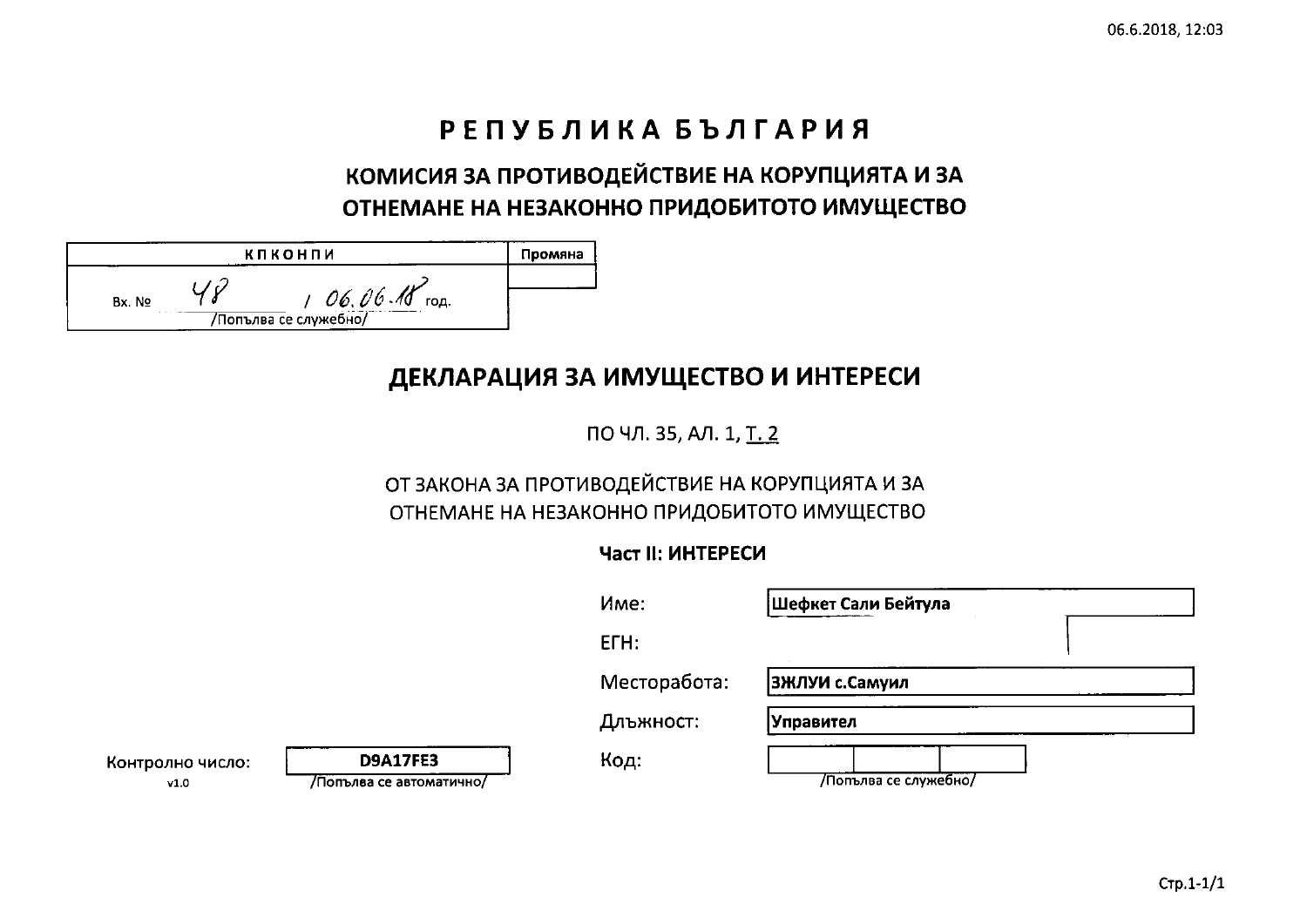| ---                          |                     |
|------------------------------|---------------------|
| Име на декларатора:          | Шефкет Сали Бейтула |
| /собствено, бащино, фамилно/ |                     |

VII. Участие в търговски дружества, в органи на управление или контрол на търговски дружества, на юридически лица с нестопанска цел или на кооперации, както и извършване на дейност като едноличен търговец към датата на избирането или назначаването и 12 месеца преди датата на избирането или назначаването

1. Към датата на избирането или назначаването на длъжност:

|     | 1.1. Имам участие в следните търговски дружества: | Нямам нищо за деклариране. | Таблица № 15 |
|-----|---------------------------------------------------|----------------------------|--------------|
| Hom |                                                   |                            |              |
| по  | Дружество                                         | Размер на дяловото участие |              |
| ред |                                                   |                            |              |
| 11. |                                                   |                            |              |

#### 1.2. Съм управител или член на орган на управление или контрол на търговски дружества,

|     | на юридически лица с нестопанска цел или на кооперации: | Нямам нищо за деклариране. |         | Таблица № 16 |
|-----|---------------------------------------------------------|----------------------------|---------|--------------|
| Hom |                                                         |                            |         |              |
| no  | Дружество                                               |                            | Участие |              |
| ред |                                                         |                            |         |              |
| ۱1. |                                                         |                            |         |              |

|     | 1.3. Развивам дейност като едноличен търговец: | Нямам нищо за деклариране. |                    | Таблица № 17 |
|-----|------------------------------------------------|----------------------------|--------------------|--------------|
| Ном |                                                |                            |                    |              |
| по  | Наименование на ЕТ                             |                            | Предмет на дейност |              |
| ред |                                                |                            |                    |              |
| 11. |                                                |                            |                    |              |

 $\curvearrowright$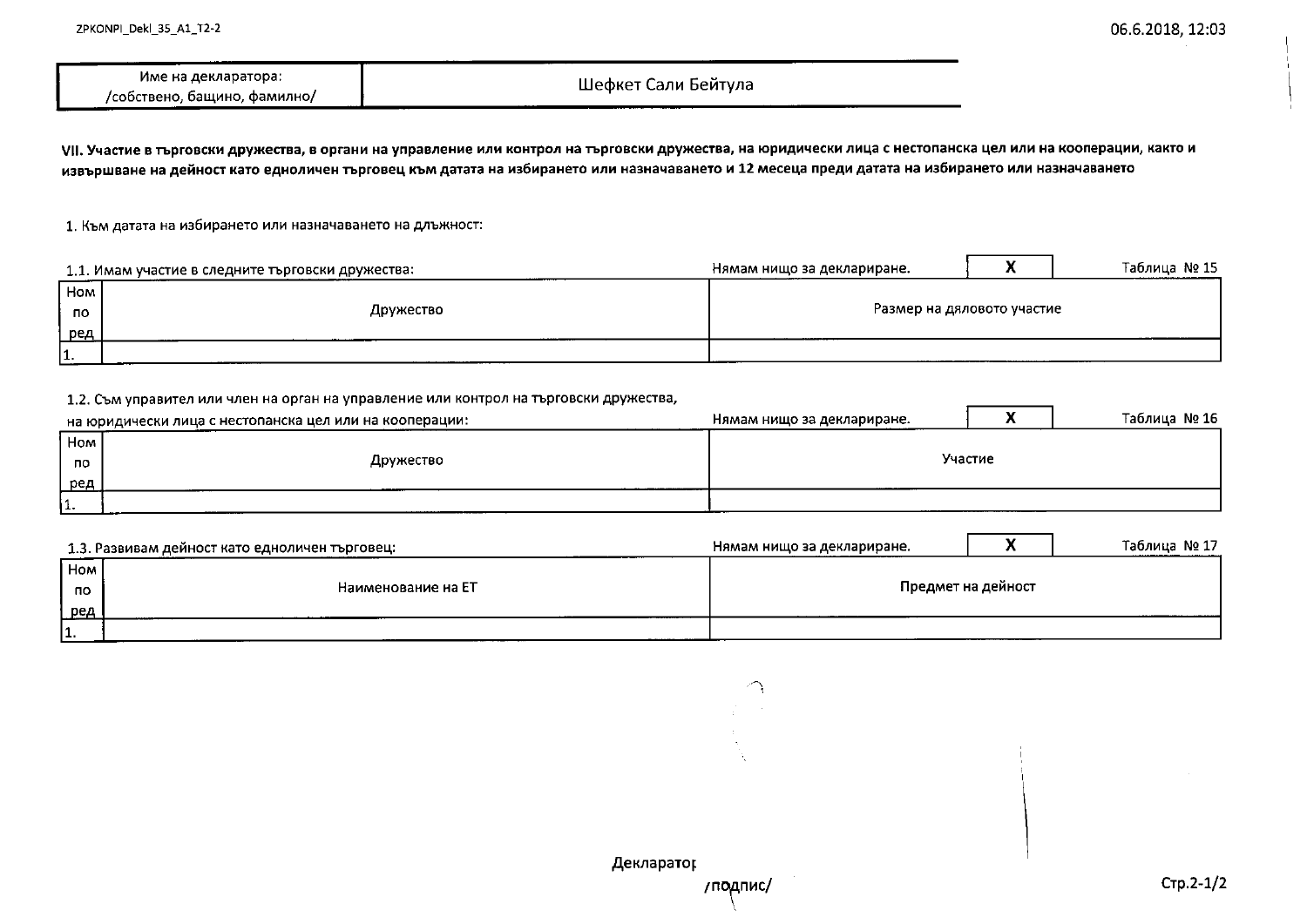|                                        |              | _______ |
|----------------------------------------|--------------|---------|
| Име на декларатора:                    | Сали Бейтула |         |
| /собствено,<br>. Фамилно/<br>. башино. | Шефкет       |         |

2. Дванадесет месеца преди датата на избирането или назначаването ми на длъжност:

|                 | 2.1. Имам участие в следните търговски дружества: | Нямам нищо за деклариране. |  | Таблица №18 |
|-----------------|---------------------------------------------------|----------------------------|--|-------------|
| Ho <sub>M</sub> |                                                   |                            |  |             |
| Ino.            | Дружество                                         | Размер на дяловото участие |  |             |
| ред             |                                                   |                            |  |             |
| 11.             |                                                   |                            |  |             |

#### 2.2. Съм управител или член на орган на управление или контрол на търговски дружества,

|            | на юридически лица с нестопанска цел или на кооперации: | Нямам нищо за деклариране. | ъ. | Таблица № 19 |
|------------|---------------------------------------------------------|----------------------------|----|--------------|
| <b>Hom</b> |                                                         |                            |    |              |
| по         | Дружество                                               | Участие                    |    |              |
| ред        |                                                         |                            |    |              |
| .          |                                                         |                            |    |              |

|         | 2.3 Развивам дейност като едноличен търговец: | Нямам нищо за деклариране. |                    | Таблица № 20 |
|---------|-----------------------------------------------|----------------------------|--------------------|--------------|
| ' Hom I |                                               |                            |                    |              |
| no.     | Наименование на ЕТ                            |                            | Предмет на дейност |              |
| ред     |                                               |                            |                    |              |
| .       |                                               |                            |                    |              |

Ą